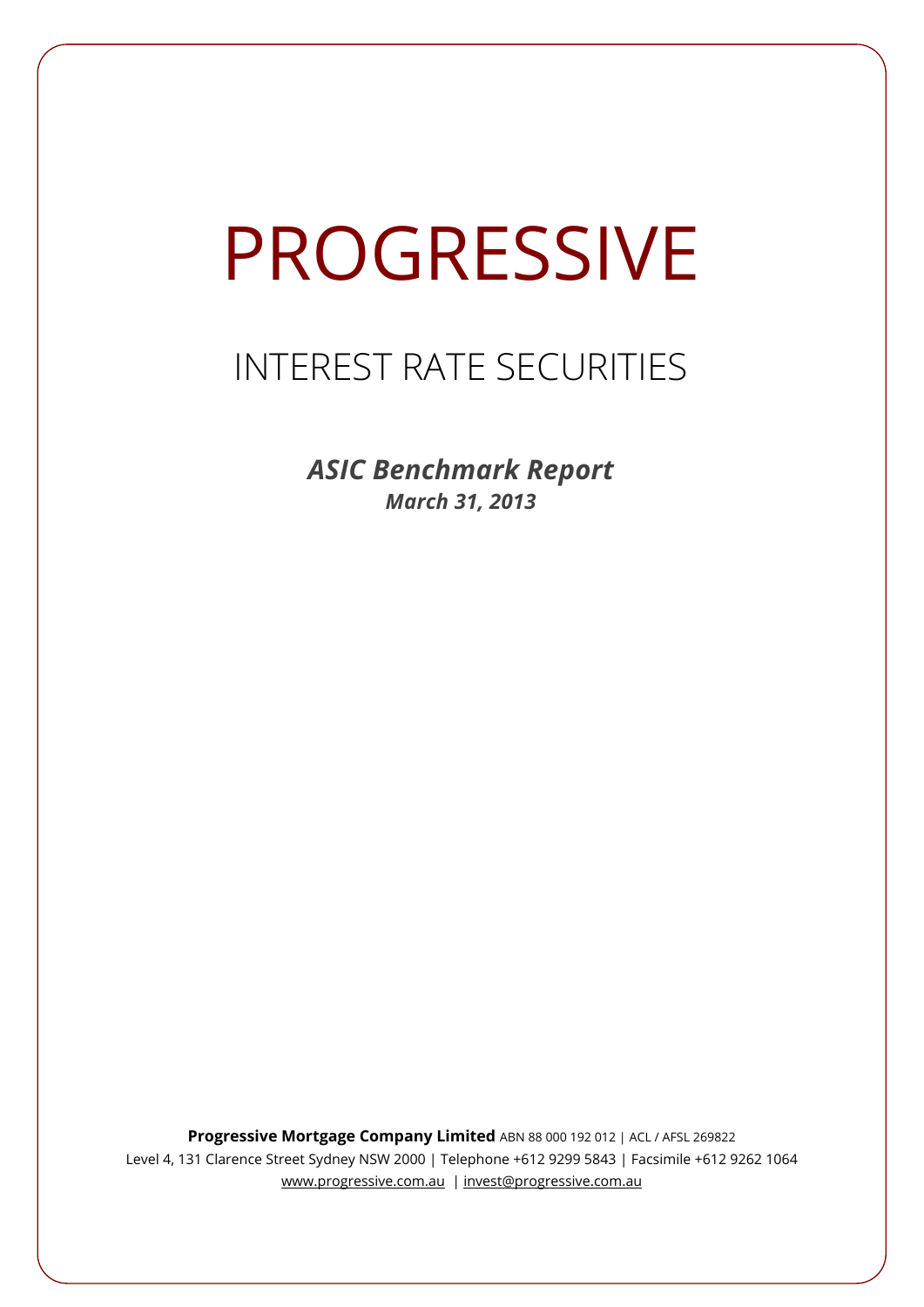## **1.1 ASIC BENCHMARKS**

| <b>Benchmark</b>                         | <b>Issuer meets</b><br>benchmark? | Refer to<br>item: |
|------------------------------------------|-----------------------------------|-------------------|
| Benchmark 1 - Equity Ratio               | Yes                               | 1.3               |
| Benchmark 2 - Liquidity                  | Yes                               | 1.4               |
| Benchmark 3 - Rollovers                  | Yes                               | 1.2               |
| Benchmark 4 - Debt Maturity              | Yes                               | 1.5               |
| Benchmark 5 - Loan Portfolio             | Yes                               | 1.6               |
| Benchmark 6 - Related Party Transactions | Yes                               | 1.7               |
| Benchmark 7 - Valuations                 | No                                | 1.8               |
| Benchmark 8 - Lending Principles         | Yes                               | 1.9               |

Table 1 lists the ASIC Regulatory Guide 69 benchmarks applicable to unlisted note issues and whether they are met for this reporting period and where they are referred to in this report.

#### **1.2 ASIC BENCHMARK 3 - ROLLOVERS: RENEWAL ON MATURITY**

Progressive meets the ASIC Rollovers benchmark by making the following disclosures. On or about the maturity of a fixed term investment, a written notice is sent to the Investor:

- Inviting the investor's instructions for reinvestment;
- Advising the current interest rates applying to our investment options; and
- Informing availability of the current Prospectus and any other relevant disclosure including continuous disclosure information.

If no instructions are received we assume the investor wishes to reinvest under the same terms at the then current rate.

If an investment is not renewed, interest will cease at the expiration of the term and the money will be repaid to the investor in the prescribed manner within one working day of such advice.

## **1.3 ASIC BENCHMARK 1 - EQUITY RATIO**

Progressive meets the ASIC Equity Ratio benchmark whereby a minimum 8% *equity ratio* (total equity/(total equity + total liabilities)) is maintained to ensure prudent capitalisation of its mortgage financing business.

At March 31, 2013 Progressive's *equity ratio* was 13.07% and 8.41% of its lending was related to property development.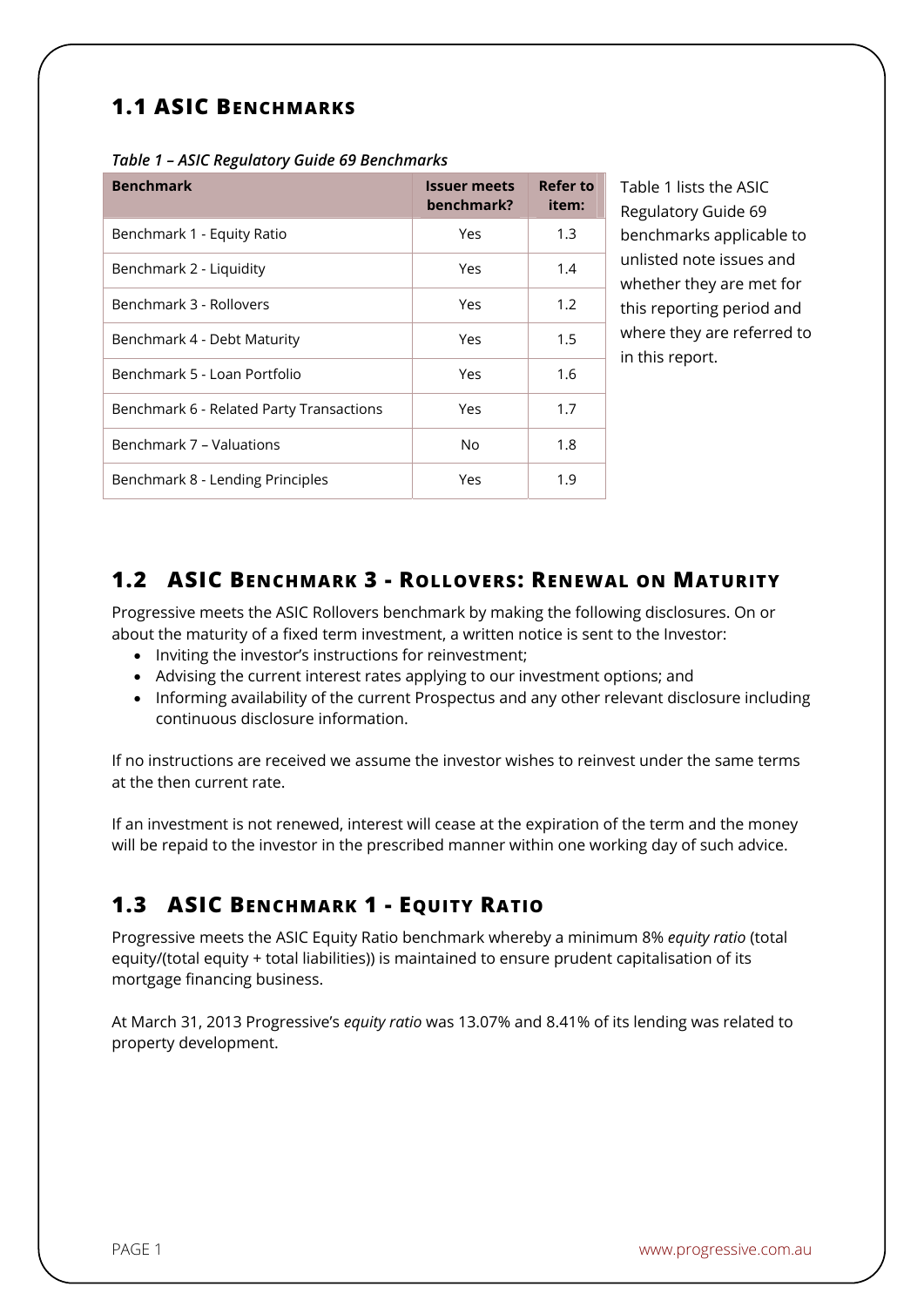#### **1.4 ASIC BENCHMARK 2 - LIQUIDITY**

Progressive meets the ASIC Liquidity benchmark which requires that it has 3-month forward cash flow estimates and that it maintain at all times a cash balance at least equal to its estimated cash requirement for the next 3 months.

At March 31, 2013 Progressive's:

- Cash balance requirement assuming a rollover rate of 90% of fixed term investments and retention of 91% of no fixed term investments, and no new investments, was \$375,924.
- Estimated cash requirement for the previous quarter using the same assumptions was \$1,743,929, and actual cash inflow for the previous quarter was \$2,485,603.
- Actual average quarterly rollover and retention rates for the preceding 12 months were 94.2% and 93.1%, and for the preceding quarter were 99.2% and 95.9%.
- Cash balance requirement would have been \$3,733,168 if the rollover and retention rates were 20% less than the actual rates experienced for the prior 3 months.
- Actual available cash balance was \$54,380,721 including \$47,279,572 cash and term deposits held directly, the balance available from the parent company, and representing 114% of total investor liabilities..

Progressive ensures that assets maturing within 1 year are always at least equal to liabilities maturing within 1 year (see Table 2). This balancing of maturities is aided by a policy that all mortgage loans other than loans regulated under the *National Consumer Credit Protection Act 2009* ('Credit Code' loans) are subject to recall after 3 years.

# **1.5 ASIC BENCHMARK 4 - DEBT MATURITY**

To meet the ASIC Debt Maturity disclosure benchmark, a maturity profile of amounts owing to Investors and other interest-bearing liabilities, and applicable average interest rates, appears below in Table 2. Included in liabilities payable within 3 months are variable rate no-fixed-term investments for which the investment terms and conditions provide for an orderly repayment in sequence out of funds available, and amounts owing to related parties.

| <b>Matures:</b>  | <b>Cash and Term</b><br><b>Deposits</b><br>\$ | <b>Loans Subject</b><br>to Recall and/or<br><b>Expiring</b><br>\$ | <b>Interest-Bearing</b><br><b>Liabilities</b><br>S |
|------------------|-----------------------------------------------|-------------------------------------------------------------------|----------------------------------------------------|
| Within 3 Months  | 26,410,125                                    | 16,408,543                                                        | 35,433,150                                         |
| $3 - 12$ Months  | 18,882,802                                    | 6,296,312                                                         | 15,925,264                                         |
| $1 - 3$ Years    |                                               | 173,001                                                           | 8,009,771                                          |
| Totals           | 45,292,926                                    | 22,877,856                                                        | 59,368,185                                         |
| Av Interest Rate | 4.51%                                         | 6.80%                                                             | 4.62%                                              |

| Table 2 - Maturities at March 31, 2013 |  |  |  |  |
|----------------------------------------|--|--|--|--|
|----------------------------------------|--|--|--|--|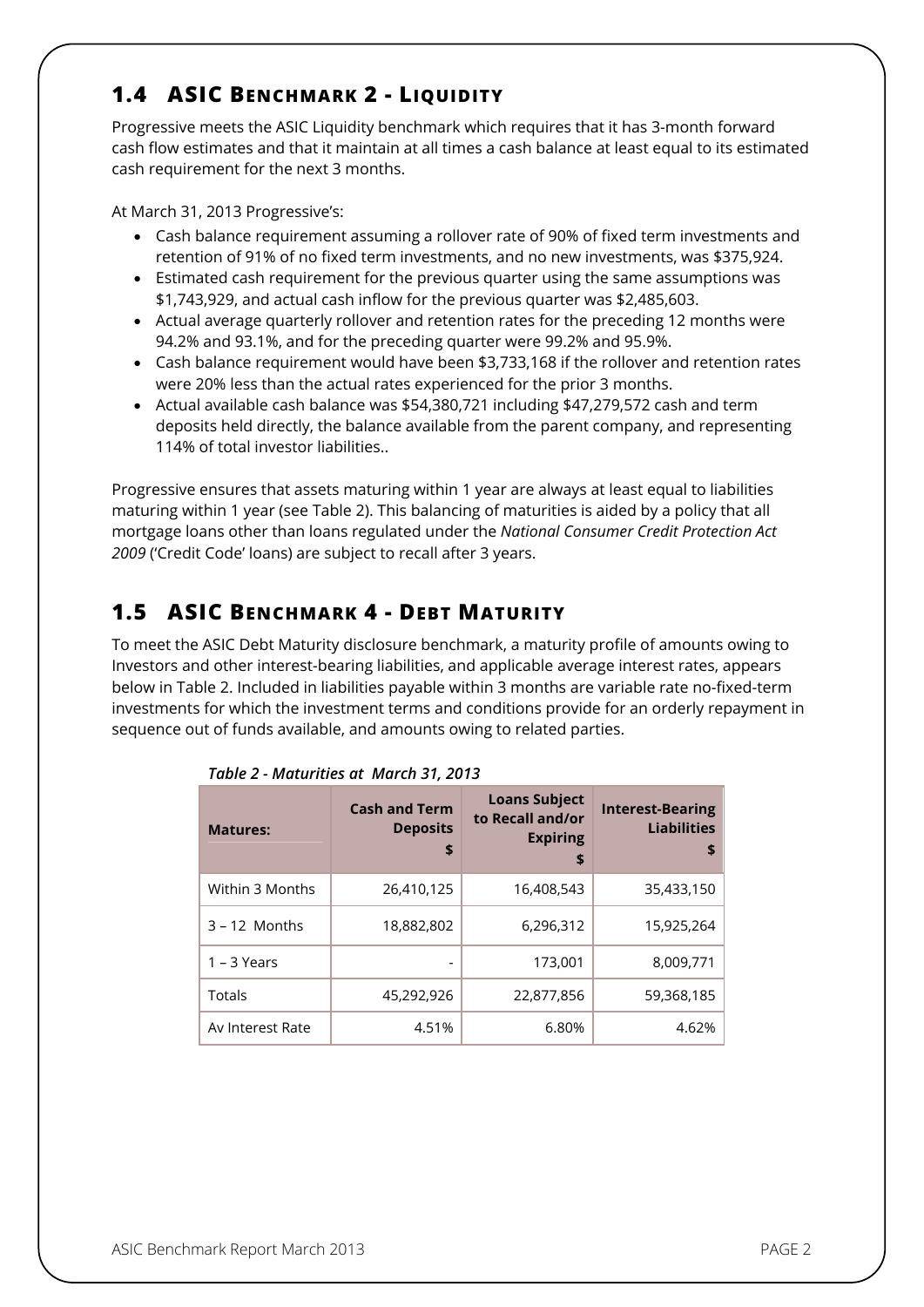#### **1.6 ASIC BENCHMARK 5 - LOAN PORTFOLIO**

To meet the ASIC Loan Portfolio disclosure benchmark, details of Progressive's current loan portfolio and related policies are set out in Tables 2, 3.1, 3.2, 3.3 and 3.4, and the policies applied by Progressive in the origination and management of mortgage assets are as follows:

- All loans are secured by registered mortgage over real estate which is assessed to be readily saleable or income earning.
- Loans are made within New South Wales and the Australian Capital Territory and predominantly within the greater Sydney Metropolitan area.
- Securities are valued by independent experienced valuers.
- Loans can be made to natural persons, companies or a trust provided they are not associates of Progressive.
- All mortgage loans other than Credit Code loans are subject to full repayment on written notice no later than three years from execution.
- Not more than 10% of total loan funds can be advanced to any one borrower.
- Experienced officers of Progressive appraise all loan proposals. No loan is made without:
	- the written consent of the loans manager and a director of the Company;
	- satisfactory evidence of value;
	- a solicitor's certificate that the title is in order;
	- a registrable mortgage; and
	- with the exception of unimproved land, satisfactory proof that the property to be mortgaged has been insured.
- Loans that require loan insurance are not made.
- Loans are closely monitored for performance. Daily exceptions reports are generated to identify any accounts requiring maintenance such as insurance renewal, a review of interest rates or follow up on late payment.
- Loans in default or arrears are considered on an individual basis. Reasonable proposals for the borrower to normalise the account are allowed and scope for restructuring the loan is investigated. When the loan is clearly no longer viable it will be called in and any actions thereafter necessary for recovery taken.

| <b>Security</b>          | Number<br>Loans | <b>Outstanding</b><br>്ധ<br>Valu<br>Loans | Weight | Security<br>Valuation | Loan/<br>Ratio<br>Actual<br>Value | $\mathbf{g}$<br>Maximum<br>∫a<br>Ratio<br>neo- |
|--------------------------|-----------------|-------------------------------------------|--------|-----------------------|-----------------------------------|------------------------------------------------|
| Owner-Occupied Homes     | 59              | 12,295,259                                | 53.7%  | 43,815,558            | 28.1%                             | 80%                                            |
| <b>Rental Property</b>   | 26              | 8,658,972                                 | 37.9%  | 22,942,918            | 37.7%                             | 80%                                            |
| Construction/Development | 2               | 1,923,626                                 | 8.4%   | 3,977,540             | 48.4%                             | 70%                                            |
| <b>Totals</b>            | 87              | 22,877,856                                | 100%   | 70,736,016            | 32.3%                             | 80%                                            |
| Averages                 |                 | 262,964                                   |        | 813,058               | 32.3%                             |                                                |

#### *Table 3.1 – Loans at March 31, 2013 - Valuations and Securities*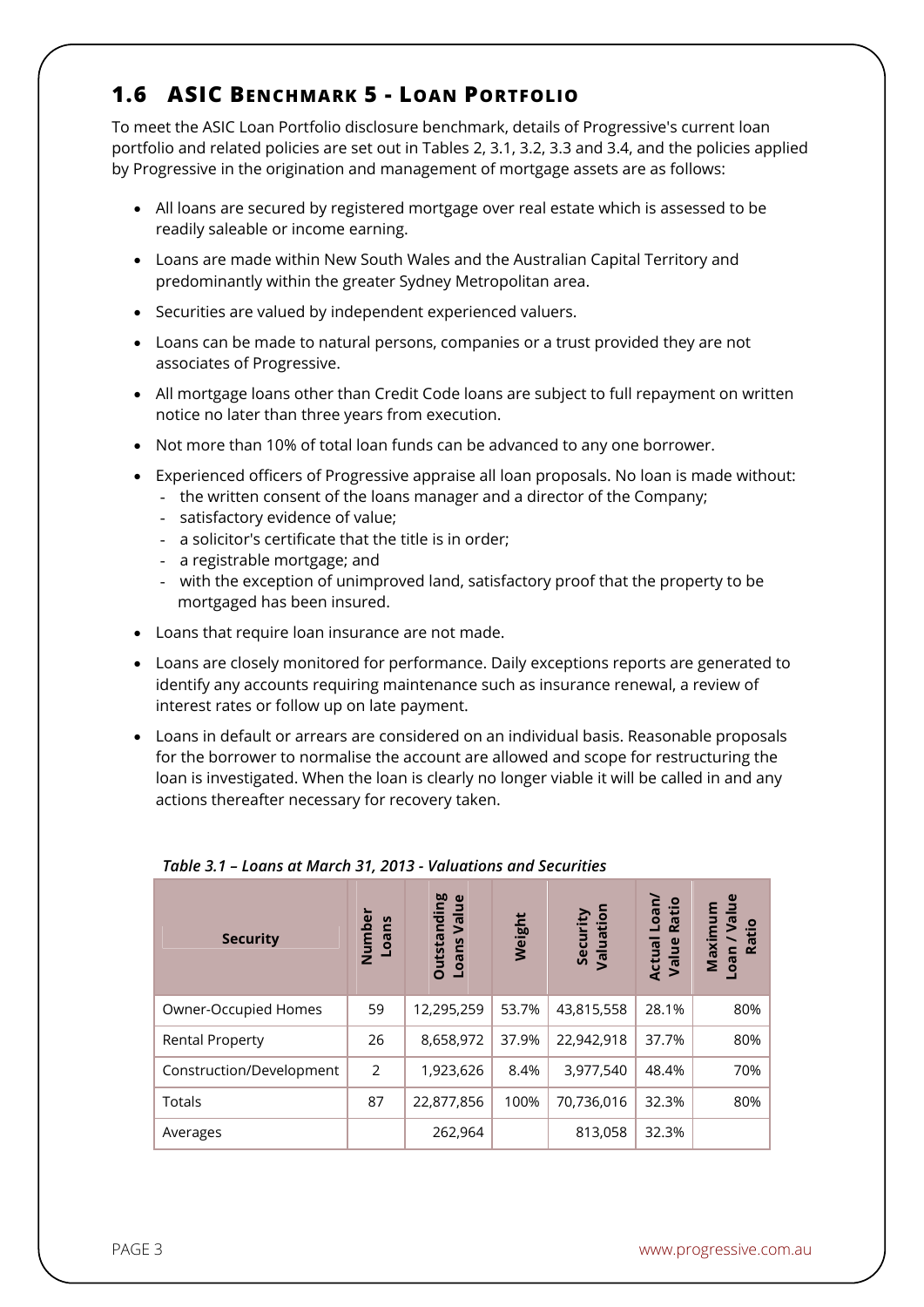| Table 3.2 - Loans at March 31, 2013 - Loan Distribution - Sydney Regions |  |  |
|--------------------------------------------------------------------------|--|--|
|                                                                          |  |  |

| <b>Region</b> | West<br>Inner | Southern | East<br>and<br>City | $\overline{2}$<br>ore<br>$\overline{5}$<br>Upper | utside<br>Sydney<br>Ō | Canterbur<br>nkstov<br>Ba | $\overline{2}$<br>Shore<br>owe | West | West<br>옵<br>$\frac{5}{2}$ | ern<br>es<br>톱<br>North<br>Bea | West<br>South | <b>Total</b> |
|---------------|---------------|----------|---------------------|--------------------------------------------------|-----------------------|---------------------------|--------------------------------|------|----------------------------|--------------------------------|---------------|--------------|
| <b>Number</b> | 11            | 14       | 13                  | 11                                               |                       | 9                         | 6                              | 6    | 3                          |                                | 6             | 87           |
| Weight        | 14 %          | 24 %     | 18 %                | 8 %                                              | 9 %                   | %                         | 5 %                            | 6 %  | 4 %                        | 2 %                            | 3 %           | 100%         |

#### *Table 3.3 - Loans at March 31, 2013 – Loan Purpose and Other Portfolio Details*

| <b>Type of Loan or Security</b>                                            | Number   | <b>Outstanding</b><br>Loans value<br><b>Total</b> | Weight      | Valuation<br>Security | Loan/Value<br>Ratio |
|----------------------------------------------------------------------------|----------|---------------------------------------------------|-------------|-----------------------|---------------------|
| <b>Business Purpose Loans</b>                                              | 38       | 15,413,362                                        | 67.4%       | 40,621,570            | 37.9%               |
| Investment Purpose Loans                                                   | 12       | 2,546,578                                         | 11.1%       | 8,087,963             | 31.5%               |
| Personal Purpose Loans                                                     | 37       | 4,917,915                                         | 21.5%       | 20,793,943            | 23.7%               |
| Loans secured or part secured by second mortgages                          | 2        | 423,131*                                          | 1.9%        | 2,032,976#            | 20.8%               |
| Loans more than 30 Days In Arrears                                         | $\Omega$ | 0                                                 | 0           | 0                     | N/A                 |
| Loans Impaired and Renegotiated Loans                                      | $\Omega$ | $\Omega$                                          | $\Omega$    | $\Omega$              | N/A                 |
| Loans Subject to Legal Proceedings                                         | $\Omega$ | $\Omega$                                          | $\mathbf 0$ | $\mathbf 0$           | N/A                 |
| Loans to 10 largest borrowers                                              | 10       | 10,023,483                                        | 43.8%       | 18,568,918            | 54.0%               |
| Properties of 5% or more of total property assets                          | $\Omega$ | N/A                                               | N/A         | N/A                   | N/A                 |
| Loans to related parties (Progressive does not lend to<br>related parties) | $\Omega$ | N/A                                               | N/A         | N/A                   | N/A                 |

\* Loan amount not covered 1.5 times by first registered mortgage; # security values after deducting first mortgage loan amount

## **1.7 ASIC BENCHMARK 6 - RELATED PARTY TRANSACTIONS**

Progressive meets this benchmark. Progressive does not lend to related parties.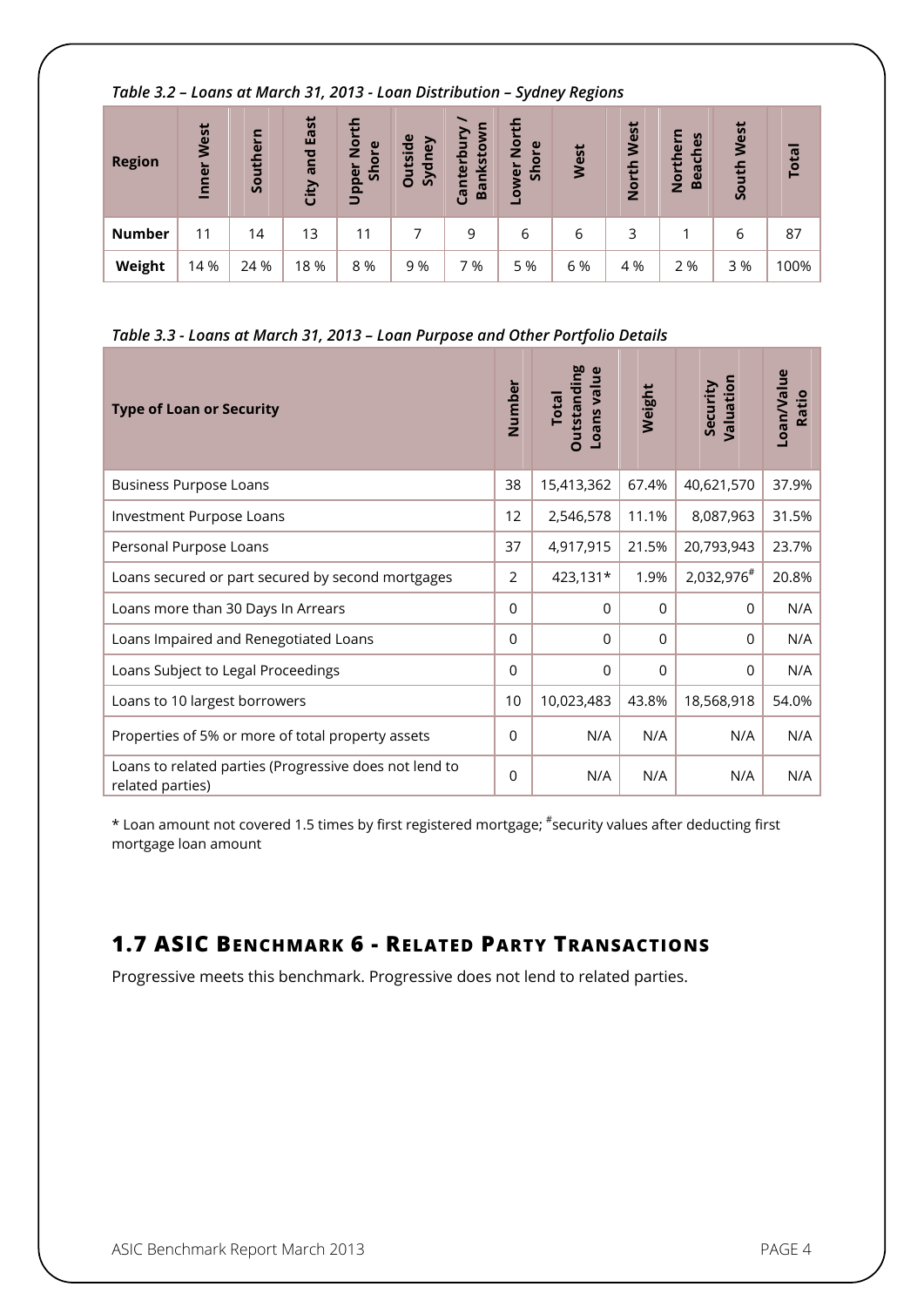| <u> TUDIE 3.4 - LOUIIS UL MULCII 3 I, ZU IS – LOUIIS OF SW OF MOTE OF TOLUI LOUII DOOK VUIUE</u> |                                                                                                                                                                                                              |           |  |  |  |  |
|--------------------------------------------------------------------------------------------------|--------------------------------------------------------------------------------------------------------------------------------------------------------------------------------------------------------------|-----------|--|--|--|--|
|                                                                                                  | Loan <sub>1</sub>                                                                                                                                                                                            |           |  |  |  |  |
| Loan Value                                                                                       |                                                                                                                                                                                                              | 1,543,967 |  |  |  |  |
| Type of Loan                                                                                     | <b>Business Purpose</b>                                                                                                                                                                                      |           |  |  |  |  |
| <b>Securities</b>                                                                                | 1) Owner-Occupied Home                                                                                                                                                                                       | 2,400,000 |  |  |  |  |
| Security Valuation                                                                               | Total:                                                                                                                                                                                                       | 2,400,000 |  |  |  |  |
| Loan / Value Ratio                                                                               |                                                                                                                                                                                                              | 64.3%     |  |  |  |  |
| Weight                                                                                           |                                                                                                                                                                                                              | 6.75%     |  |  |  |  |
| <b>Security Details</b>                                                                          | 1) Fine executive house with deep water frontage in Southern Sydney.                                                                                                                                         |           |  |  |  |  |
| <b>Valuation Details</b>                                                                         | 1) Independent valuation dated October 2005 based on sales evidence and<br>market conditions                                                                                                                 |           |  |  |  |  |
| Loan <sub>2</sub>                                                                                |                                                                                                                                                                                                              |           |  |  |  |  |
| Loan Value                                                                                       |                                                                                                                                                                                                              | 1,722,069 |  |  |  |  |
| Type of Loan                                                                                     | <b>Property Development</b>                                                                                                                                                                                  |           |  |  |  |  |
| Securities                                                                                       | 1) Owner-Occupied Home                                                                                                                                                                                       | 700,000   |  |  |  |  |
|                                                                                                  | 2) Land and Improvements                                                                                                                                                                                     | 1,425,000 |  |  |  |  |
|                                                                                                  | 3) Rental Property                                                                                                                                                                                           | 620,000   |  |  |  |  |
| Security Valuation                                                                               | Total:                                                                                                                                                                                                       | 2,745,000 |  |  |  |  |
| Loan / Value Ratio                                                                               |                                                                                                                                                                                                              | 62.7%     |  |  |  |  |
| Weight                                                                                           |                                                                                                                                                                                                              | 7.53%     |  |  |  |  |
| <b>Security Details</b>                                                                          | 1) Two storey 4 bedroom 3 bathroom home with double garage and<br>swimming pool in Canterbury/Bankstown area<br>2) Seven 2-storey townhouses with basement parking and storage<br>constructed to roof level. |           |  |  |  |  |
| <b>Valuation Details</b>                                                                         | 1) Independent valuation May 2005<br>2) Independent valuation 'as-is' March 2013 land value plus works completed<br>3) Sales evidence September 2012                                                         |           |  |  |  |  |

#### *Table 3.4 - Loans at March 31, 2013 – Loans of 5% or More of Total Loan Book Value*

#### **1.8 ASIC BENCHMARK 7 - VALUATIONS**

At present Progressive does not meet ASIC's Valuation benchmark because of the following exceptions:

- independent registered valuers were appointed without prior consent of the Trustee; and
- an independent valuation of property 3 in Table 3.4 has not been obtained.

So that it meets the Valuations benchmark for future operations, Progressive has sought the consent of the Trustee in respect of its current panel of valuers; and applied for an independent valuation to confirm the valuation of the abovementioned property.

Progressive meets the other elements of this benchmark:

- Real estate is valued on an "as is" and (for development property) an "as if complete" basis.
- Progressive uses independent licensed valuers and ensures that no single valuer conducts more than 1/3 of its valuations.
- Before any property is mortgaged a current valuation is required.